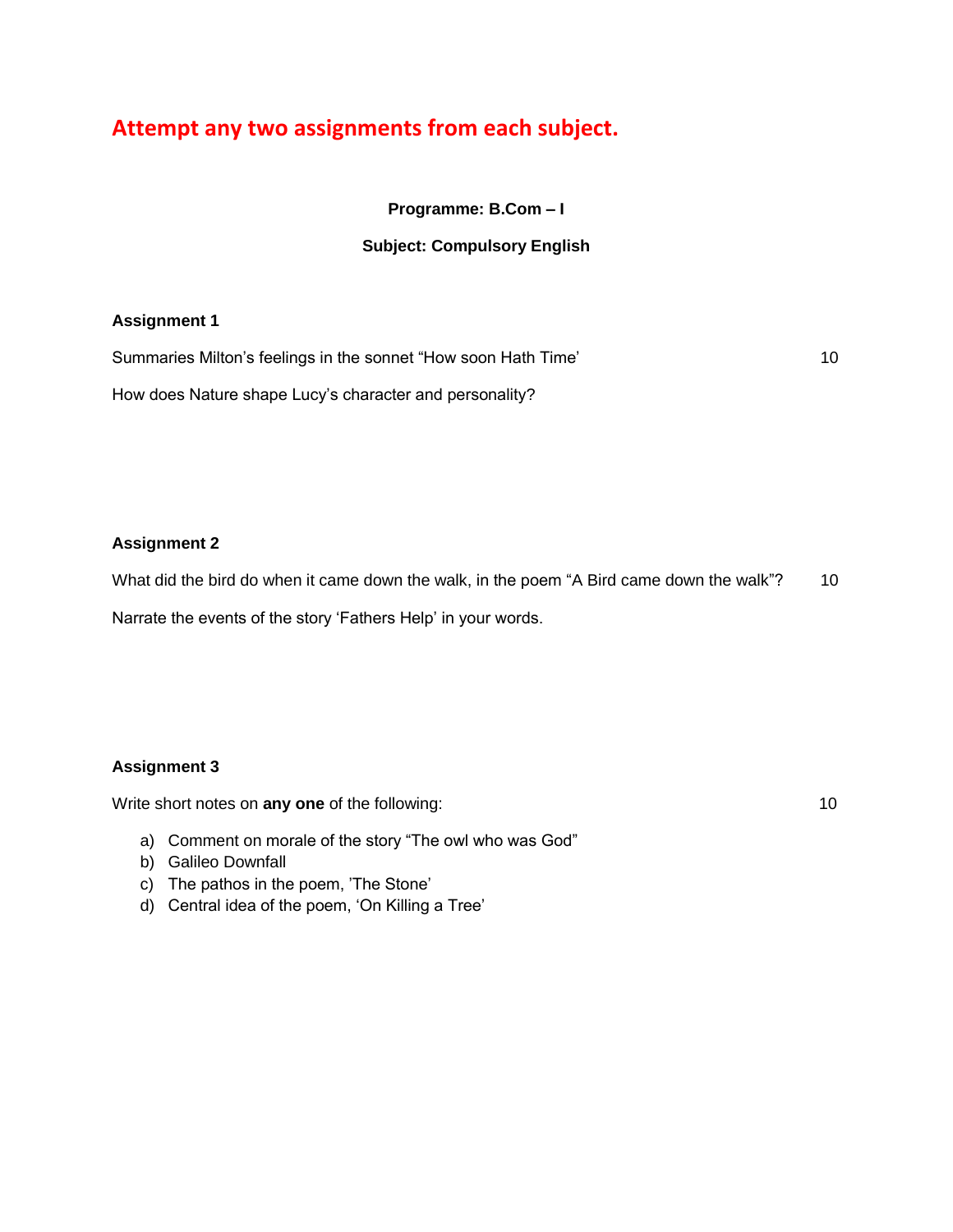#### **Subject: Business Economics**

#### **Assignment 1**

- a) Examine the law of variable proportions 10
- **b)** Explain the relation between long run average cost curve (LAC) & short run average cost curve (SAC)

#### **Assignment 2**

#### **Attempt any two** of the following

a) Discuss the marginal productivity theory of distribution 10

- b) Explain the types of monopoly.
- c) What are the features of perfect competition?
- d) Explain the relation between collective bargaining and trade union.

#### **Assignment 3**

Write short notes on **any two** of the following: 10

- a) Selling cost
- b) Real wage and money wage
- c) Income elasticity of demand
- d) External economics
- e) Fixed cost and variable cost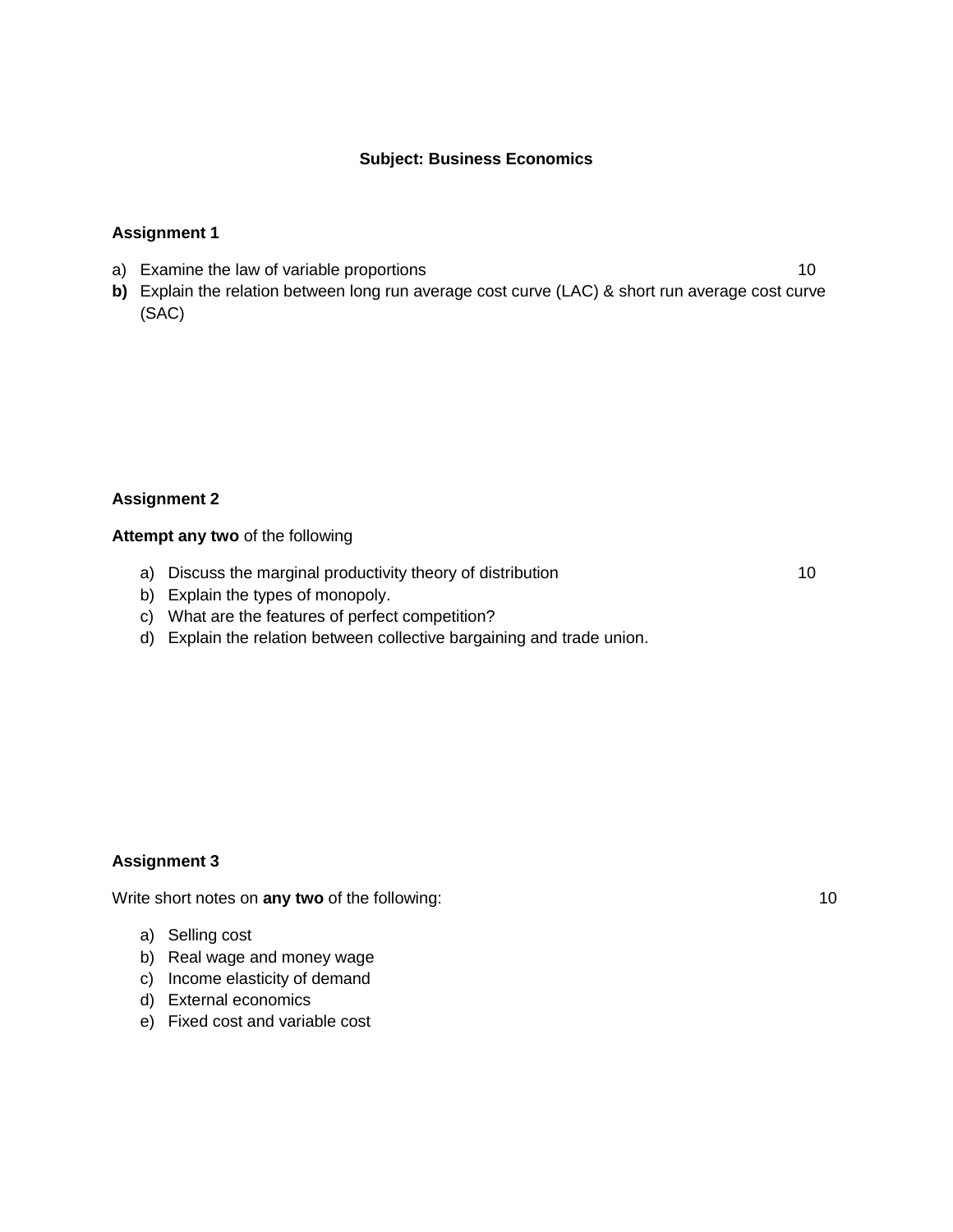#### **Subject: Financial Accounting**

# **Assignment 1**

Write a short note on the following 10

- a) Final accounts of co-operative societies
- b) Books accounts to be maintained by co-operative societies.
- c) Difference between receipts and payments account and income and expenditure account.
- d) Short workings

#### **Assignment 2**

Attempt **any two** of the following 10

The konkan Mine Company obtained a mine on lease on  $1<sup>st</sup>$  January 2008 on the following terms from Mr. Gopal.

- a) Royalty was payable at Rs. 1.50 per ton.
- b) Minimum Rent was fixed at Rs. 32,000 p.a.
- c) Each year Excess of minimum rent over the actual royalties can be recovered during the subsequent two years.
- d) Due to strike or accident, minimum rent is to be reduced by 25% for that year.

Production was as follows:

| Year | Production                   |
|------|------------------------------|
| 2008 | 12,000                       |
| 2009 | 16.000                       |
| 2010 | 28,000                       |
| 2011 | 20,000 (Strike for 3 months) |

You are required to show:

a) Royalty table b) Royalty account c) Shrotworkings account

#### **Assignment 3**

Write short notes on **any two** of the following: 10

- a) Performa invoice
- b) Depreciation fund method
- c) Features of hire purchase system
- d) Consignment and sale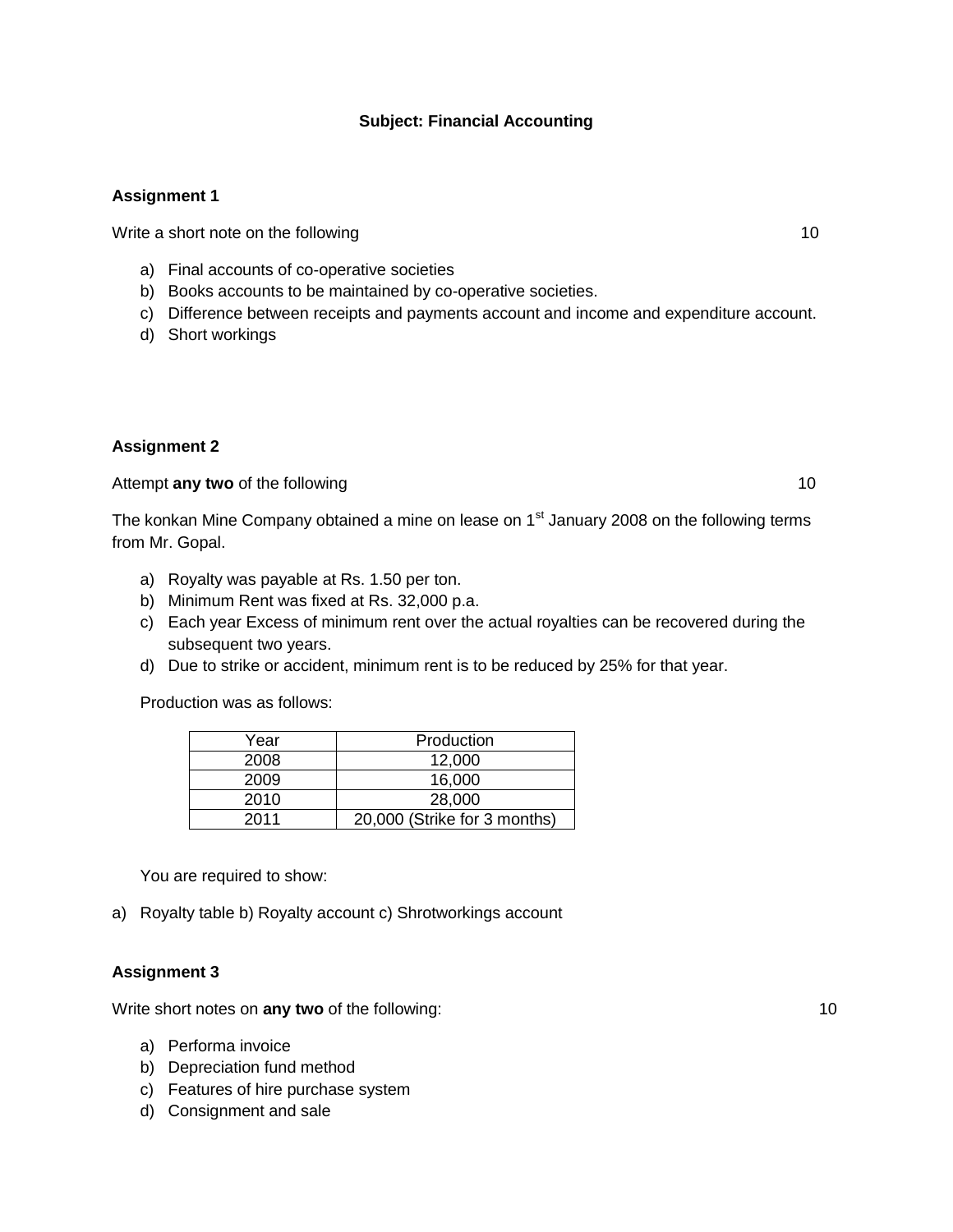#### **Subject: Geography of Resources**

#### **Assignment 1**

Answer any two of the following 10

- a) Describe approaches to study of geography of resources.
- b) Give an geographical account of cotton textile industry in India.
- c) Explain geographical factors affecting an commercial activities of mankind
- d) Explain man & environment relationship with examples.

#### **Assignment 2**

Attempt **any two** of the following

- a) Atomic Energy 10
- b) Bauxite
- c) Extensive Agriculture
- d) Water Conservation
- e) Windmill

#### **Assignment 3**

Write short notes on **any two** of the following: 10

- a) Explain factors affecting the location of industry.
- b) Explain geographical factors influencing on international trade
- c) Explain the geographical factors affecting on the tourism
- d) Compare various modes of transportation.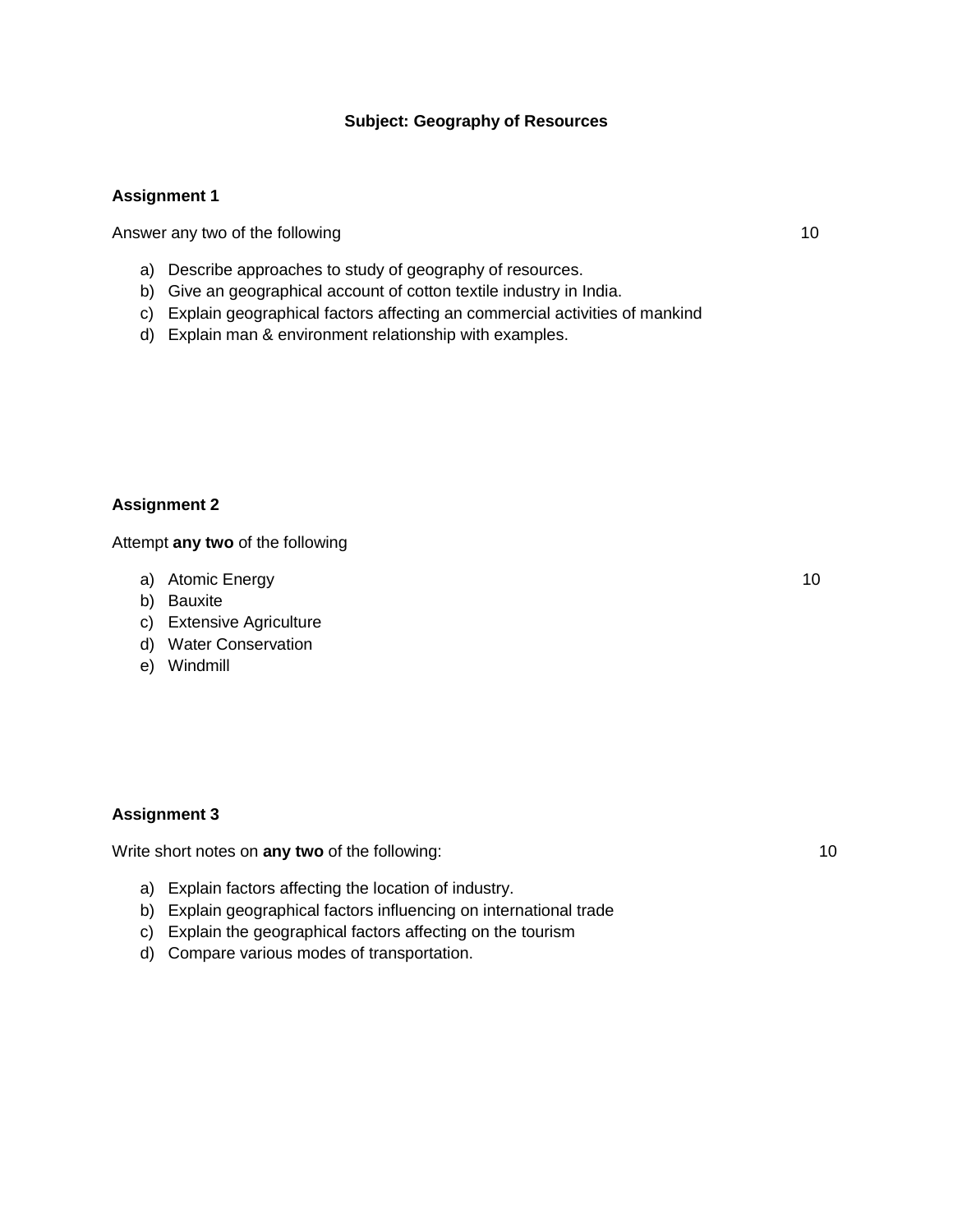# **Subject: Business Mathematics and Statistics**

# **Assignment 1**

Answer the following 10

a) If 
$$
A = \begin{bmatrix} 2 & -1 \\ 3 & 2 \end{bmatrix}
$$
,  $B = \begin{bmatrix} 1 & 5 \\ -4 & 2 \end{bmatrix}$ 

**Find AB and BA**

**b)** Find the value of  
i) 
$$
^{15}P_3
$$
 ii)  $^{39}C_3$ 

# **Assignment 2**

Attempt the following

a) 
$$
\begin{bmatrix} 4,3,0 \end{bmatrix}
$$
 b)  $\begin{bmatrix} 0 & 0 \ 0 & 0 \end{bmatrix}$  10

#### **Assignment 3**

Attempt the following: 10

- a) What is the area of a square plot of land if the diagonal distance between two opposite ends of it is 20m.?
- b) In how many years will Rs.35, 000/- will amount to Rs.87,500/- at 10% p.a. simple interest?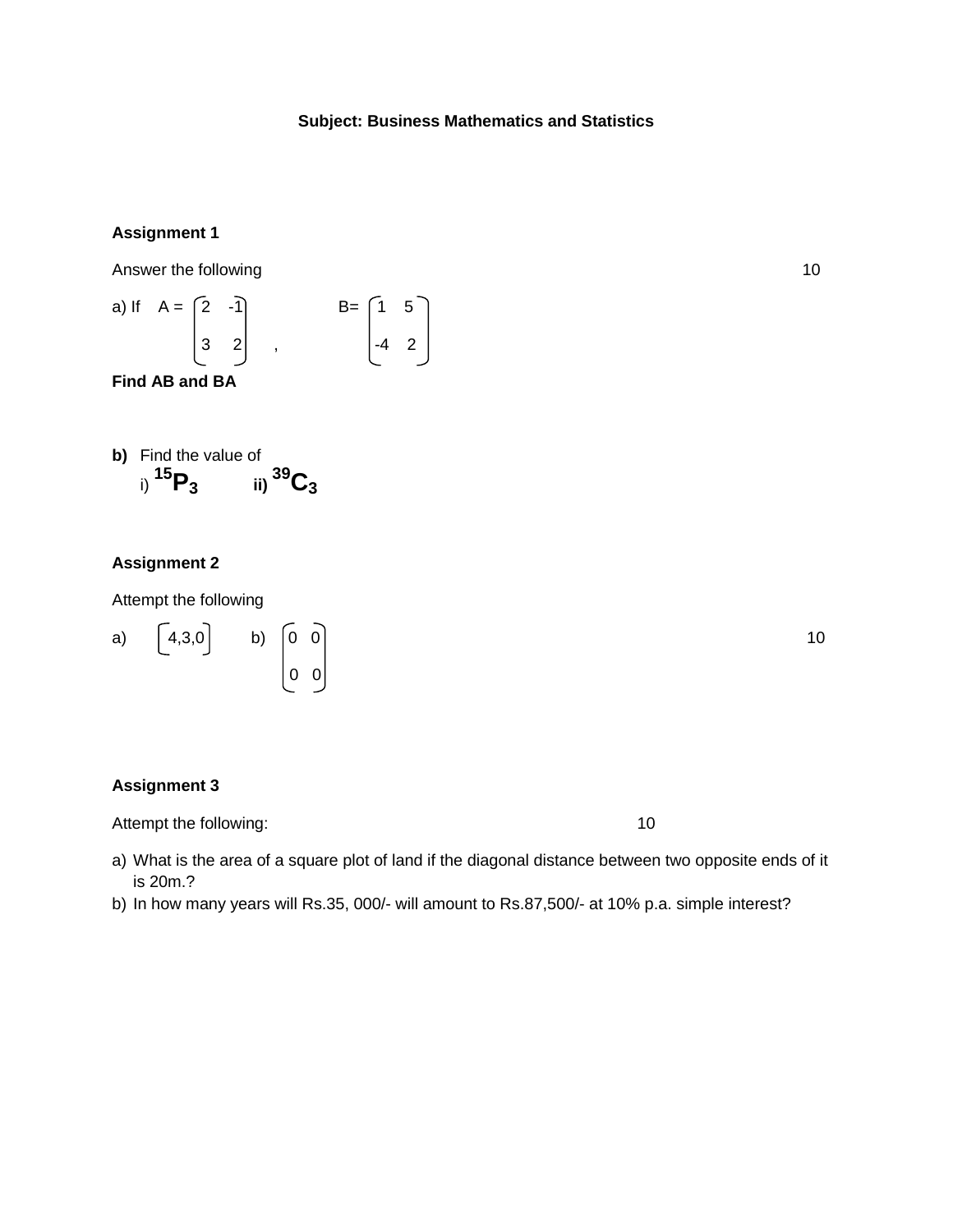#### **Assignment 1**

Attempt any two of the following: 10

- a) Definition and Objectives of Marketing.
- b) Advantages of Standardization and Grading.
- c) Importance of Assembling Function.
- d) Need of Marketing Finance.
- e) Consumer Decision Making Process

#### **Assignment 2**

Write short notes on any two of the following: 10

- a) Evolution of Marketing
- b) Sound Marketing Organization
- c) Features of Market.
- d) Marketing Organization and external factors
- e) Role of Marketing Manager

#### **Assignment 3**

Answer any two of the following: 10

- a) Advantages of Transportation Function
- b) Consumer Protection Act 1986
- c) Channels of Distribution of Consumer Goods
- d) Objectives of Consumer Movement
- e) Principles of Buying Function